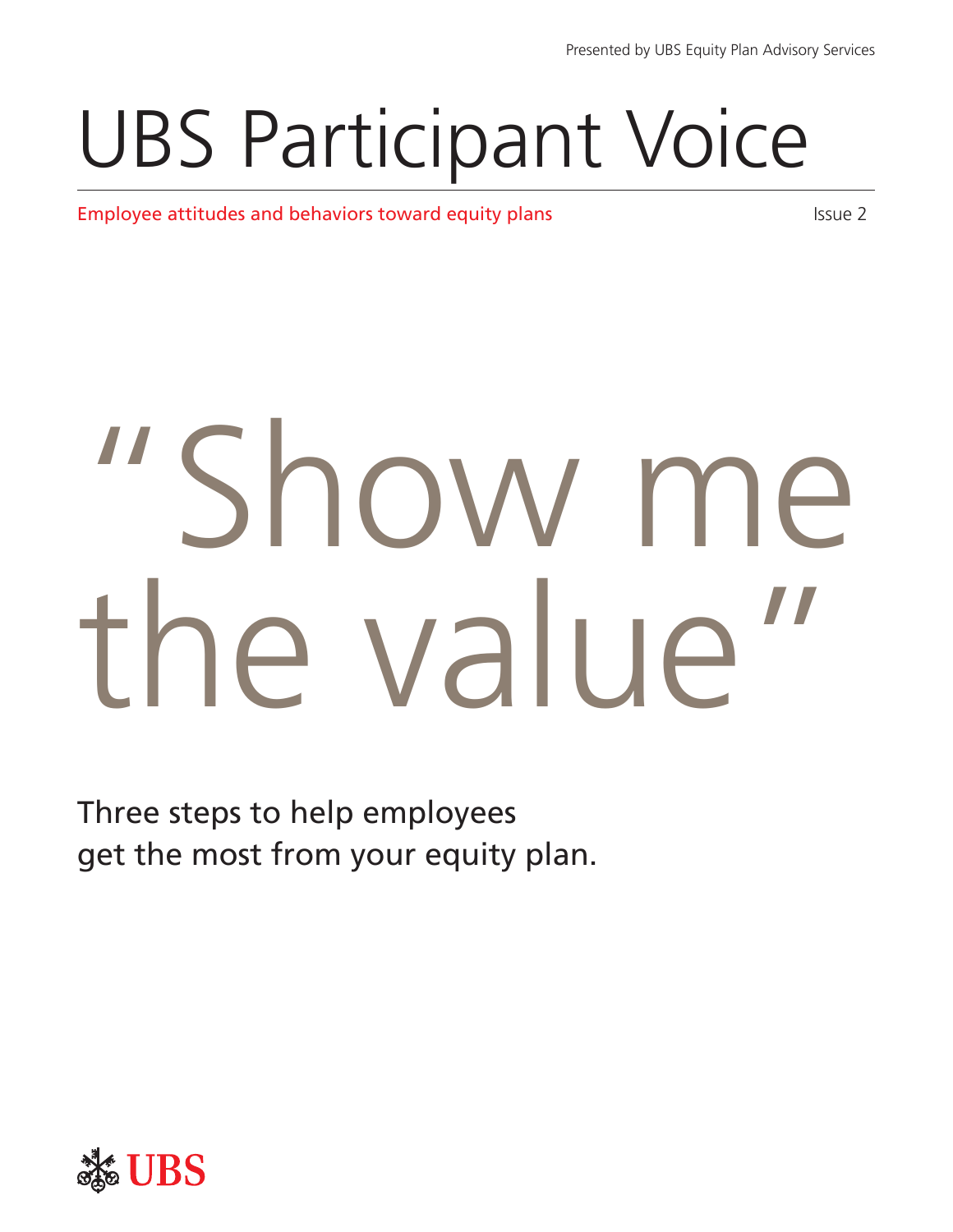# Making equity a more important benefit for your employees

When companies provide equity awards, it obligates their employees to participate in the markets—whether they like it or not. But some companies may not realize that since the financial crisis, investors are significantly more skeptical of the markets. This ultimately affects how participants perceive the value of equity plans. The UBS Equity Award Value Index, launched in 2013, shows that only two out of five participants rate their awards as having considerable or high value.

So what can companies do to positively influence how participants value their equity? Participants from a wide variety of companies, countries and service providers tell us that there are three critical steps that companies can take.

#### **Three key steps**

- **1. Drive a strong culture** that reinforces the company's growth potential
- **2. Ensure your plan design is straightforward** for easy engagement
- **3. Deliver education and personalized advice** that puts equity compensation in the context of a participant's overall financial picture

While these steps can help participants of all ages, they are **particularly important to employees approaching retirement**. This group instinctively knows that 401(k) savings and social security may not be enough to finance both lifestyle and potential healthcare expenses. Participants become significantly more engaged with their awards within three years of retirement, making this a critical juncture for employers. They can encourage participants to consider equity holdings, along with retirement savings and outside assets, when determining the right time to retire and how to manage finances in retirement.

**UBS Participant Voice is an industry-wide online survey of 1,176 employee equity plan participants.** *It is designed to generate insights employers can use to help participants maximize the value they receive from their equity. The respondents represent a cross section of companies, industries and service providers. Statistical data referenced is derived from the results of the 3Q 2014 survey.*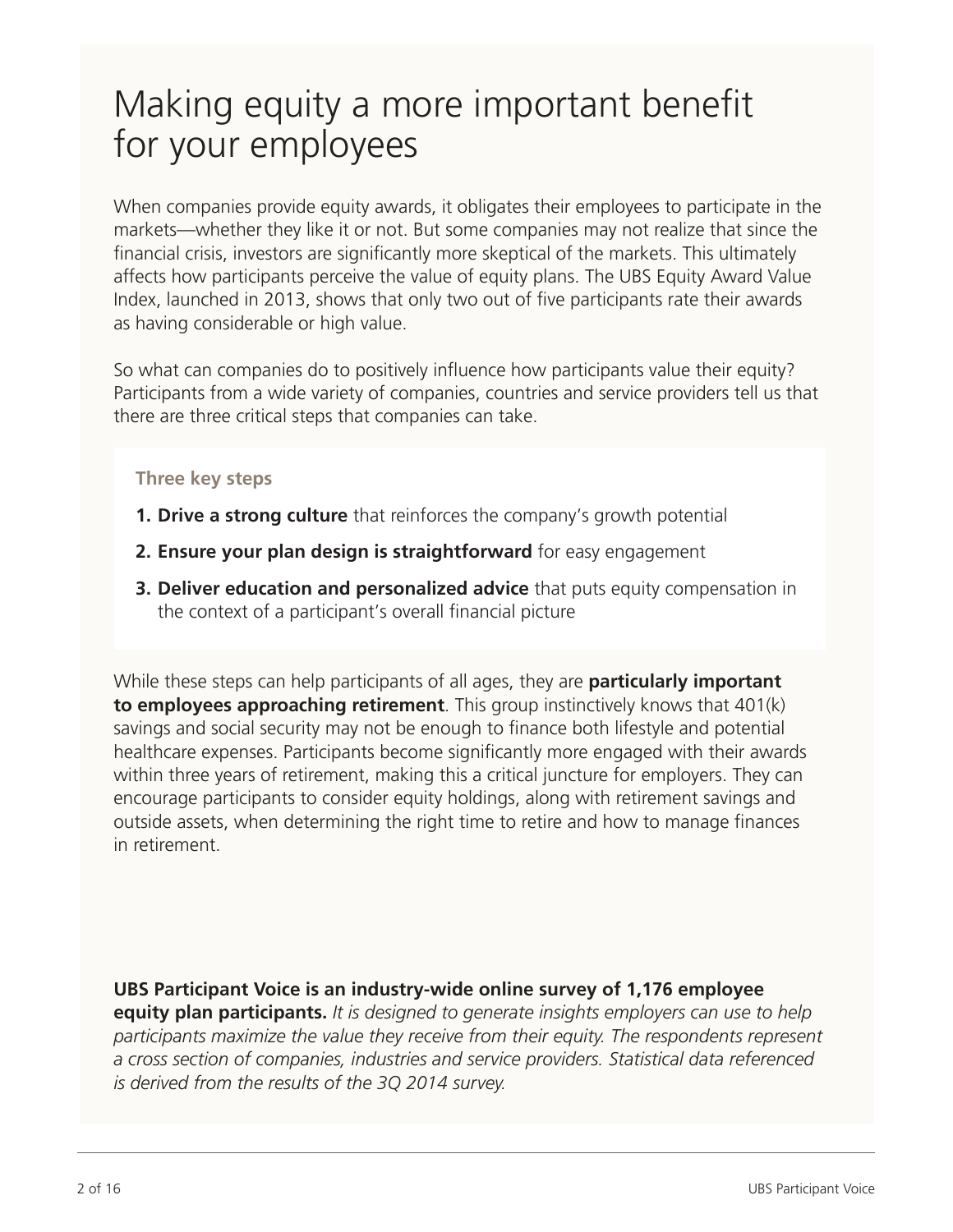# The UBS Equity Award Value Index

Each year companies grant more than \$110 billion in equity to certain employees, clearly a sizable expense.\* However, employers typically wonder if their employees truly value these awards and take advantage of the opportunity to help build their long-term wealth through company equity plans. In our inaugural *UBS Participant Voice* (4Q 2013), we introduced the UBS Equity Award Value Index for measuring how participants perceive the value of their equity awards. Our research indicates that employers are right to have these concerns, as only two out of five employees place significant value on the equity awards they receive, leaving three out of five who do not.

#### **Index score increases when companies take three key steps**

The good news is that there are three important steps that companies can take to help their employees understand the value of their equity plans: 1) drive a strong culture, 2) ensure your plan design is straightforward for easy engagement, and 3) deliver education and personalized advice. When companies perform highly in these three areas, employees place considerable value on their equity awards. In contrast, when companies perform poorly in these three areas, employees place minimal value on the awards they receive.

#### **The value index**



Providing employees with a strong culture, straightforward plan design and effective education/ advice increases the value they place on their equity awards, and results in higher Value Index scores.

The UBS Equity Award Value Index measures how participants perceive the value of their equity awards. The Index incorporates five critical variables and operates on a scale of 0 – 100. These variables are: 1) views of employee equity plans: ways to build wealth, paycheck supplement or lottery ticket; 2) importance in accepting current job; 3) importance for staying at current job; 4) importance in accumulating wealth/savings; and 5) integration of equity awards into long-term financial planning.

\* Equilar, Inc. Based on 2,885 companies in the Russell 3000, that have fiscal year-ends of July 31, 2012 or more recent, and valued the grant-date fair value of options, stock appreciation rights, restricted stock and stock unit awards granted by companies during the most recent fiscal year. All information was pulled from the 10-K and was calculated using companydisclosed figures for grant-date fair value.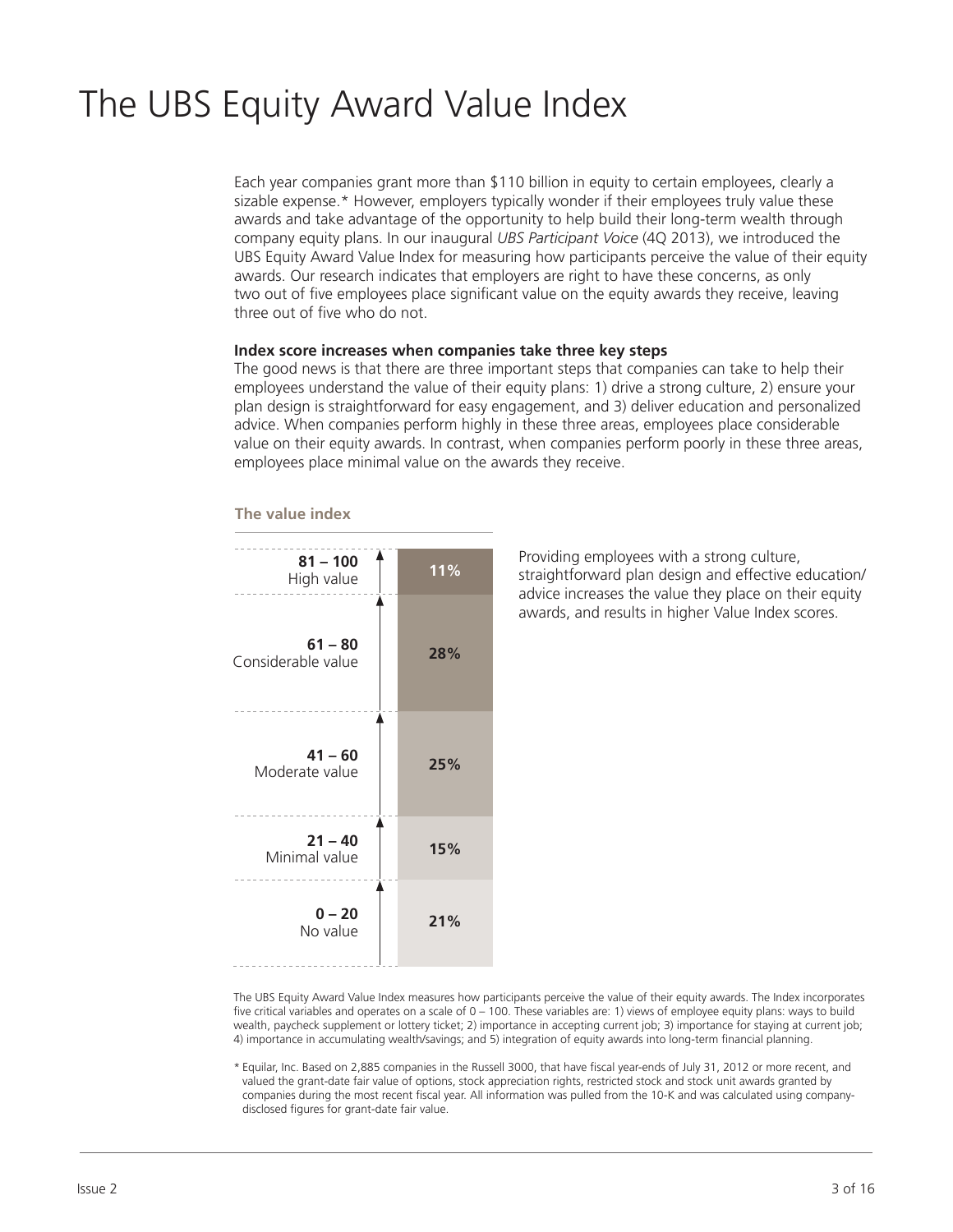# These three steps can improve how employees feel about their equity awards



Drive a strong culture<br>
Creating a strong culture is one of the n<br>
of equity awards. **Participants who be<br>
more value on their equity awards,**<br>
culture highly. As culture rating improve<br>
34 to 58.<br>
Culture drives equity aw Creating a strong culture is one of the most effective ways of improving employee perceptions of equity awards. **Participants who believe their firm has a strong culture, place much more value on their equity awards,** compared to participants who do not rate their firm's culture highly. As culture rating improves, the Equity Award Value Index score increases from 34 to 58.

**Culture drives equity award value perception**



**Question:** *"How would you rate the culture at the company you work for?"*

Employee perception of culture

#### **About the charts**

The charts in this report use Equity Award Value Index scores (1 – 100) to indicate the value that participants place on their equity awards. For example, if a chart shows a Value Index score of 34, it means that those participants place minimal value on their equity awards.

How does your industry and geographic region stack up? Turn to page 15 to find out.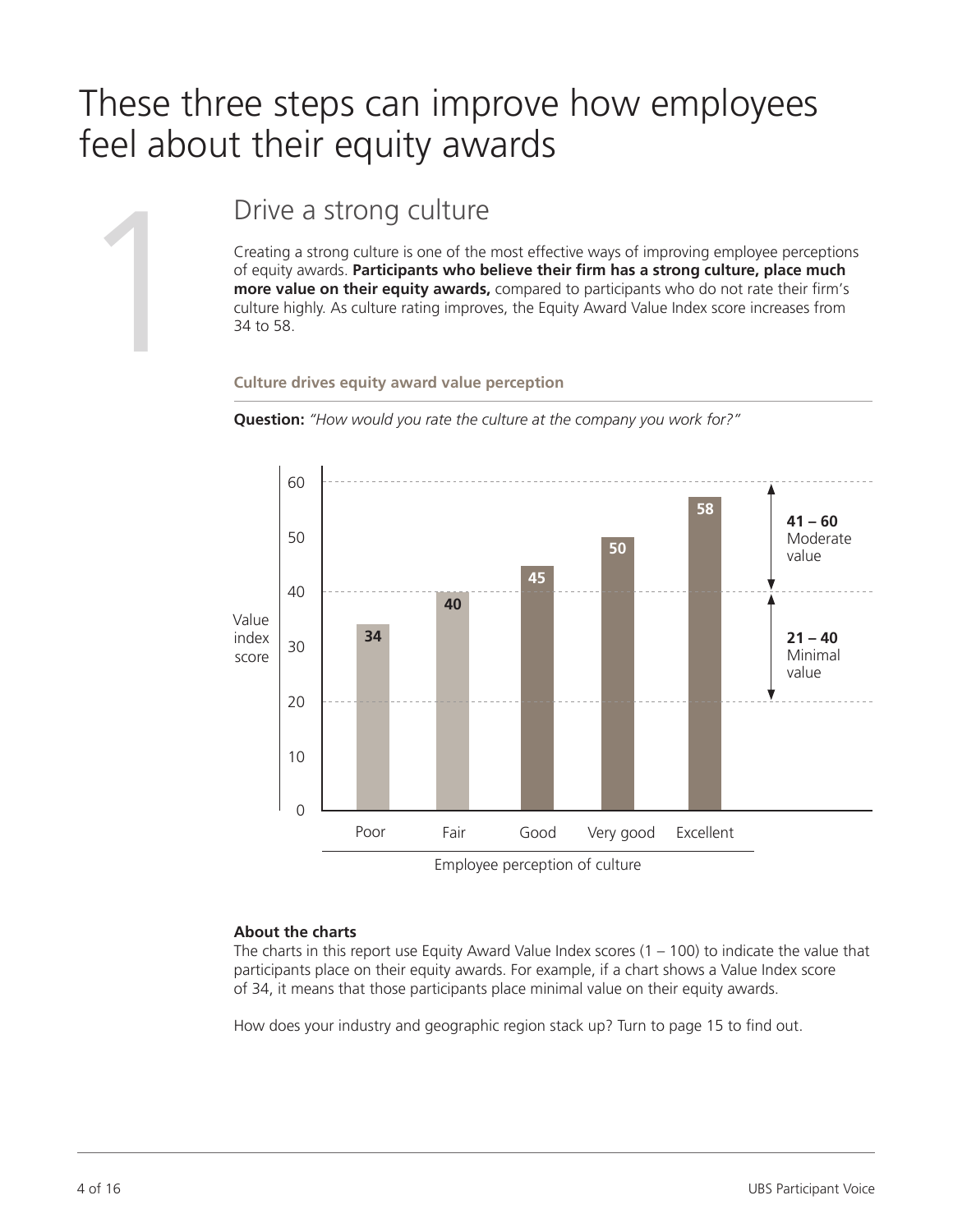Strong culture also correlates with optimism about a company's future. Only 26% of participants who rate their culture as poor, view their company's future optimistically. However, if the culture is considered excellent, 91% take an optimistic view of their company's future. **Therefore, fostering a strong company culture significantly improves long-term belief in the company, and leads to greater perceived value of equity awards.** As optimism ratings improve, the Equity Award Value Index score increases from 34 to 56.

**Optimism about a company's future drives equity award value perception**



**Question:** *"How would you describe your perception of the long-term growth potential of the company you work for?"* 

Employee perception of company's long-term growth potential

Each company has its own unique culture, which can be actively evolved with a concerted, sustained effort. This usually involves influencing such company attributes as financial stability, strategic partnerships, learning practices, employee recognition, company performance and informal personal networks.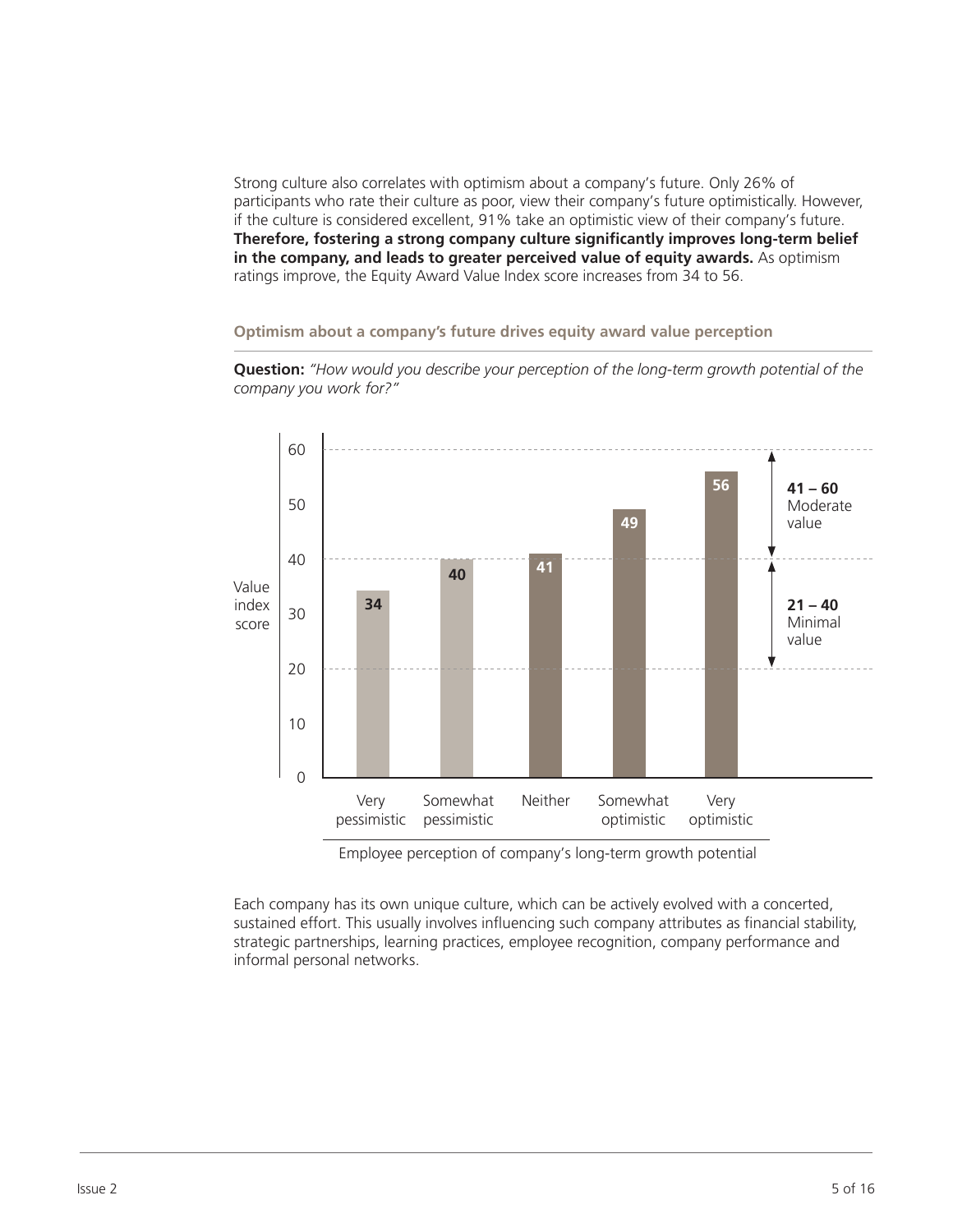#### Ensure your plan is straightforward for easy engagement

**Participants who have a clear understanding of how their equity plan works place much more value on their equity awards, and having a simple plan helps.** As comprehension ratings improve, the Equity Award Value Index score increases from 37 to 55.

#### **Plan comprehension improves value perception**

**Question:** *"How well do you feel you understand the details of the equity compensation you receive from your firm?"*



Employee comprehension of equity plan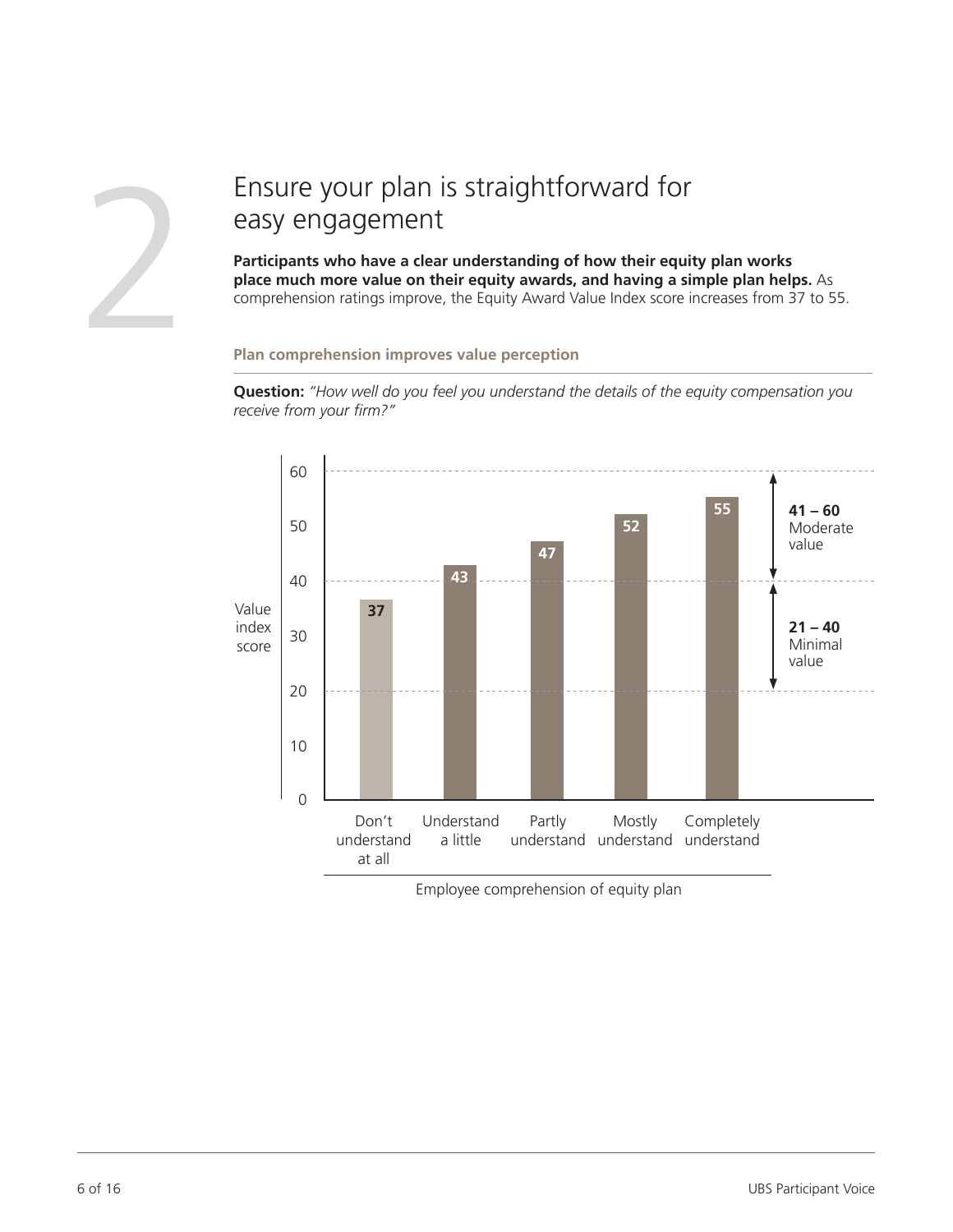Having a simpler plan aids comprehension: Of those who don't consider their equity plan complex, 74% say they understand it, compared to 53% of those who consider the plan "somewhat" complex. Comprehension dips to only 46% among those who consider the plan "very" or "extremely" complex.

Companies should also keep in mind that plan complexity varies by plan type: Plans that are more complex require greater clarification for participants. Employee Stock Purchase Plans (ESPPs) are seen as least complex, while performance share plans are seen as most complex.

This is not very surprising since ESPPs are one of the oldest types of plans, and employees voluntarily participate, which may account for participants' perception that these plans are less complex. Performance share plans are the newest type of plans and have varying calculations and configurations, so participants tend to see these plans as more complex.

#### **Level of complexity differs by plan type**

**Question:** *"How complex is the equity compensation plan(s) at your company?" (Percentages show those who answered at least "somewhat complex.")*



In general, providing information about the plan helps with plan comprehension: Among those who recall receiving information, 64% understand the plan, compared to only 35% among those who do not recall receiving information.

As existing plans evolve or new plans are introduced, it is important that companies invest the time in a clear communication strategy to ensure participants understand the changes or the new plan. This will help to minimize any confusion and increase the value for participants.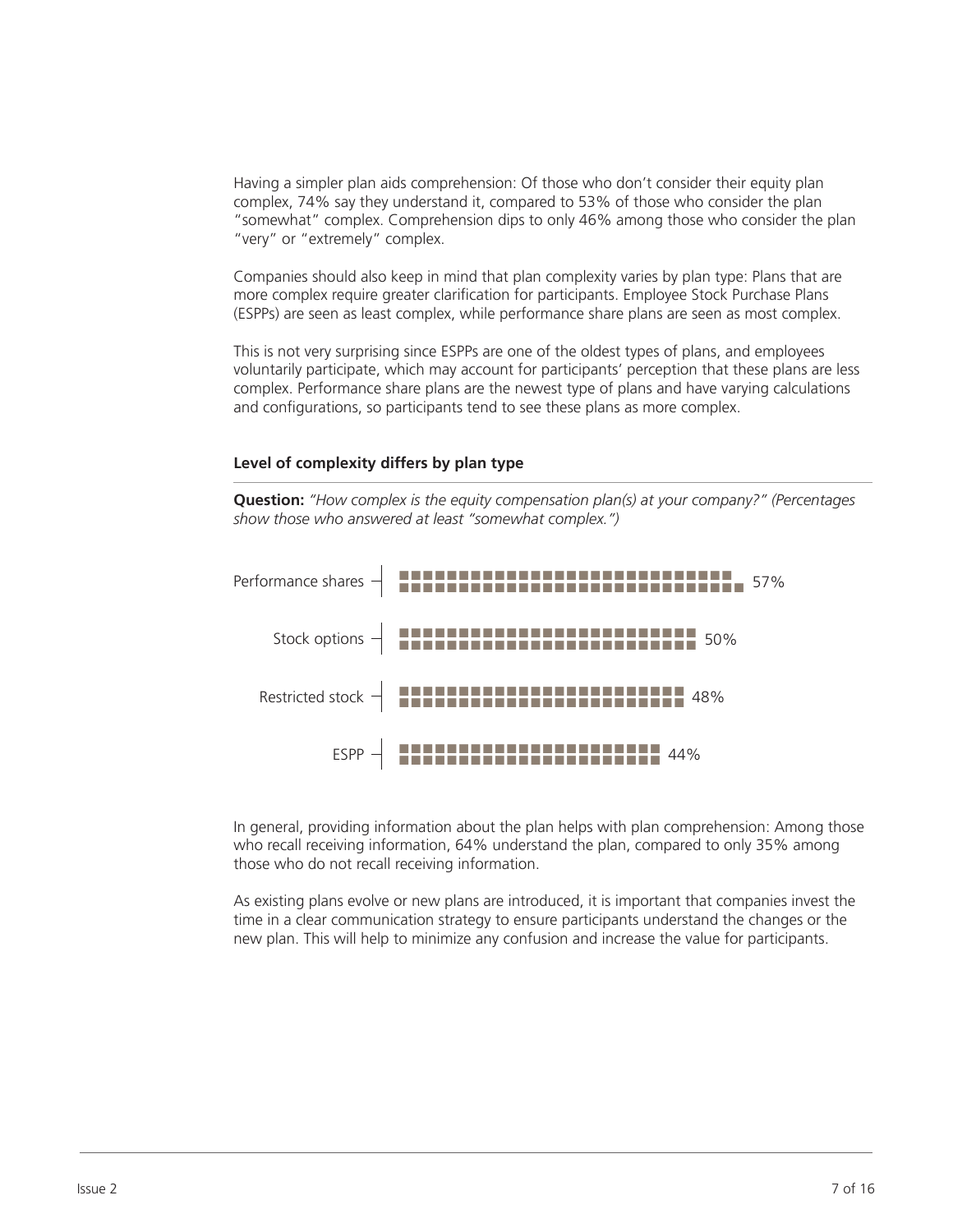### Deliver education and personalized advice

Education and personalized advice have a strong impact on how much participants value their equity awards, particularly when placed in the context of a participant's overall financial picture. When companies provide education, it improves value perceptions, and the Value Index score increases from 46 to 54. When the company provides access to personalized advice, there is an even greater lift—the Value Index score increases from 45 to 58. With no education or personalized advice, the Value Index score is only 39 on average. The benefits to participants are similar whether resources are provided by the employer or the plan provider.

**Communications about key plan dates (e.g., shares vesting, open windows for transactions, etc.) are particularly important factors for driving equity award value perceptions.** As satisfaction ratings improve, the Equity Award Value Index score increases from 35 to 63.

**Communication about key dates drives equity award value perception**

**Question:** *"How satisfied are you with communications from the firm about key dates (e.g., shares vesting, open windows for transactions, etc.)?"* 



Employee satisfaction with communications about key dates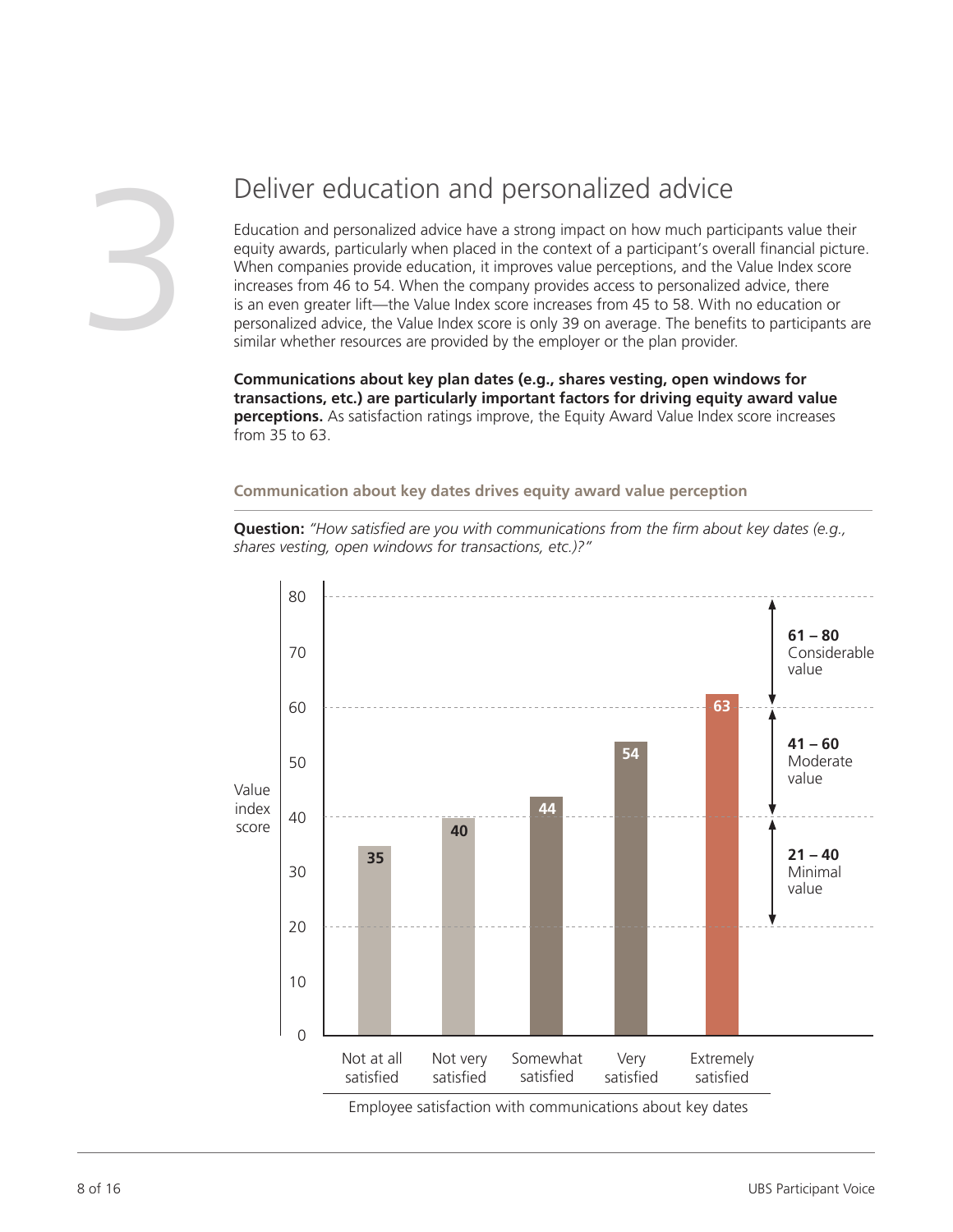Beyond simply being provided with educational resources, **participants' satisfaction with the education also has a major impact on how much they value their awards.** Participants are more satisfied with education that covers topics such as tax considerations for equity awards, and the implications of holding concentrated stock positions. As satisfaction with education improves, the Equity Award Value Index increases from 36 to 65.

**Education about equity compensation drives equity award value perception**

**Question:** *"How satisfied are you with education provided about equity compensation from the firm?"*



Employee satisfaction with equity compensation education

For global participants,\* regionally tailored communications also improve plan comprehension and value perception. 68% of global participants who think the communications are tailored to them as non-US employees, understand the plan well, compared to only 46% of those who do not feel communications are tailored for them. Global participants who receive tailored communications also tend to value their equity comp more (51 vs. 45 on the Index).

\* Global participants include only employees who work for US-based companies.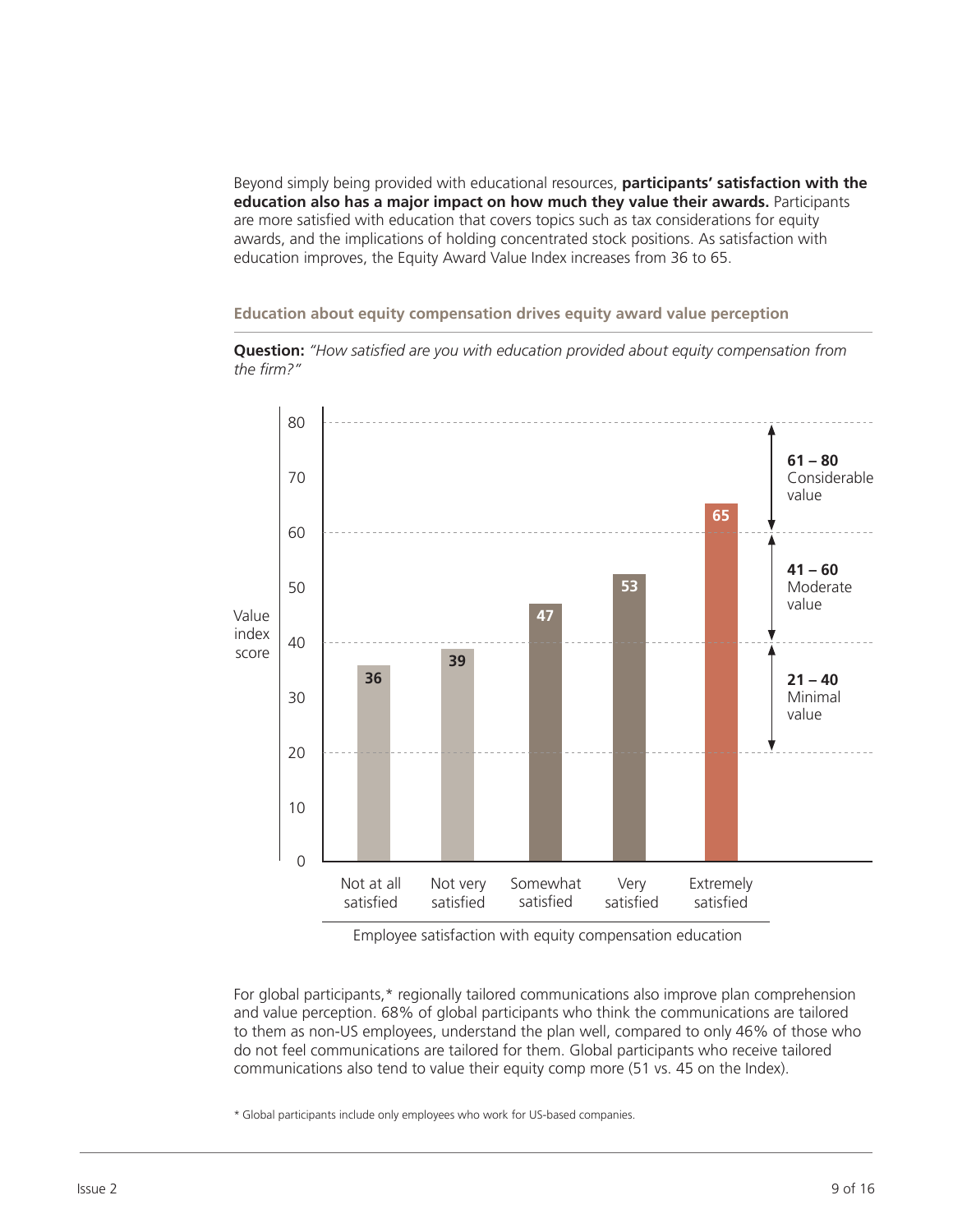Assessing each method, education through one-on-one conversations is the highest driver of satisfaction with education. Education through group meetings and online forums currently leads to less satisfaction. However, this may stem from the presentation of the materials (sometimes too generic) rather than an indication that these methods cannot be used effectively.

**Participants who receive education through one-on-one channels are most satisfied** 

**Question:** *"How satisfied are you with education provided about equity compensation by your company?" (Percentages show those who responded "extremely" or "very" satisfied.)*

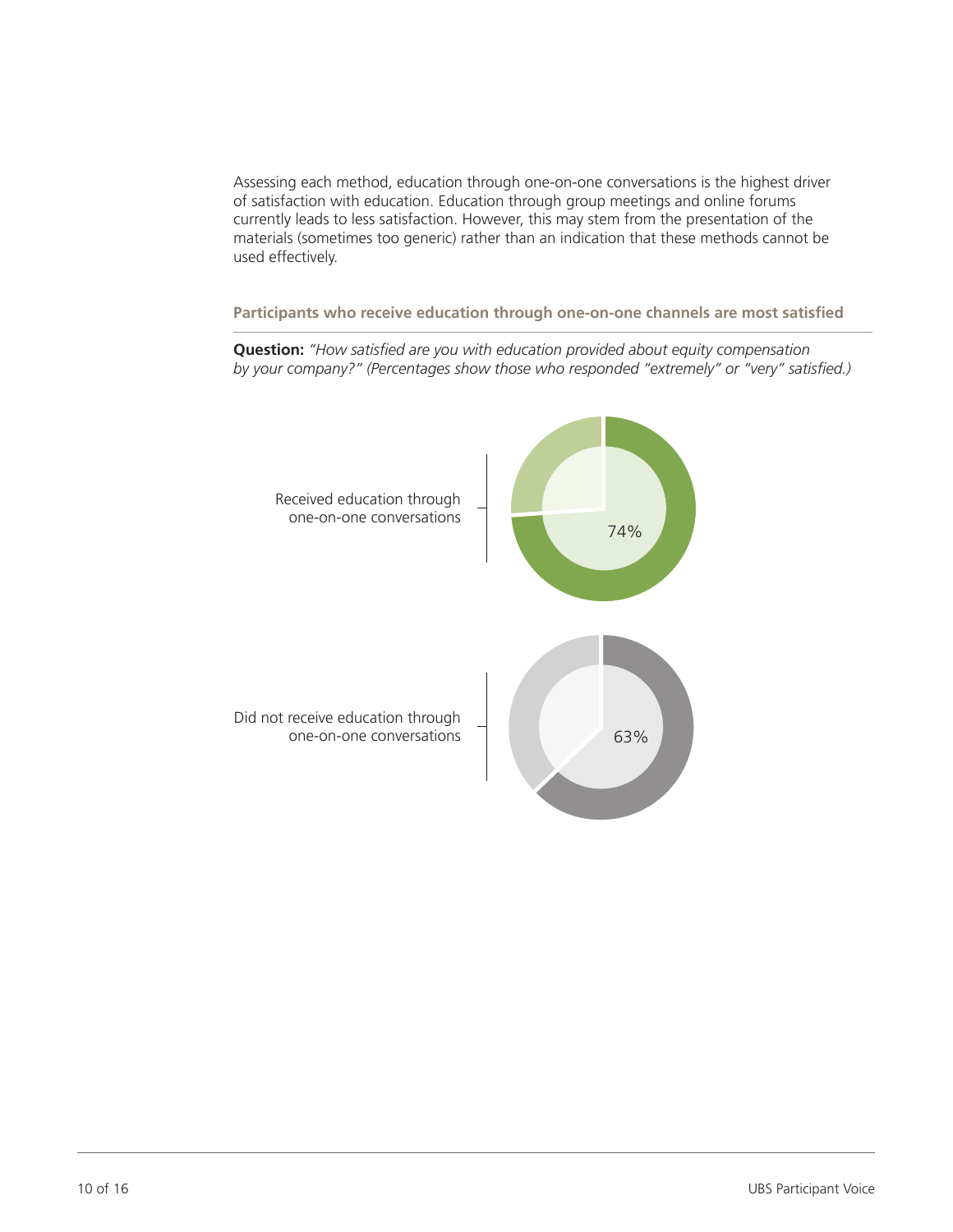Providing participants with information on how the equity plan works is not enough on its own. That is because, for participants, equity awards are a form of participating in the markets, so participants may also need education and advice on managing their equity awards along with their other investments.

**When participants view equity as part of a long-term plan and make decisions about equity based on that plan, they perceive more value in their awards.** Thus, communication and education should contextualize equity awards within the overall long-term financial picture. Participants who make decisions about vested equity holdings based on their long-term plans, value their awards more than those who take a short-term view and make decisions based on the current stock price.

Part of taking a long-term view with equity awards is planning to use it for savings rather than spending it. Not surprisingly, participants who view their equity as long-term savings value it more than those who view it as a source of income for large purchases, and much more than those who view it as spending money.

**Viewing equity as part of a long-term plan improves value perception**



**Question:** *"What do you primarily use your company equity accounts for?"*

Primary use for company equity accounts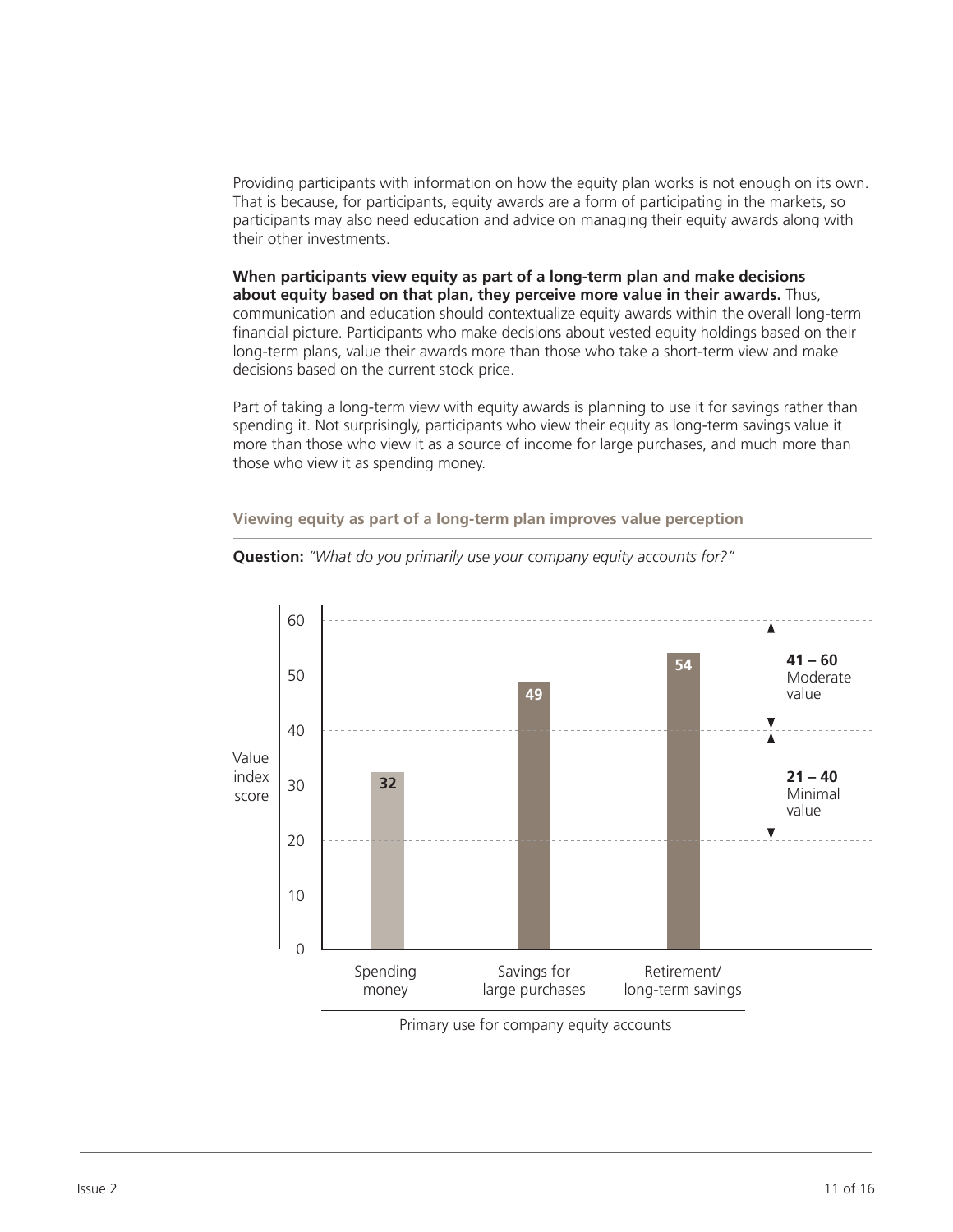# Investor sentiment has changed

In order to contextualize equity awards in a participant's overall financial life, it is important to understand investor sentiment. Since the financial crisis, perceptions of long-term investing have fundamentally changed. The majority of participants are more skeptical about financial markets and long-term investing, and have become more involved with managing their investments.

**Post-crisis investors are more skeptical and involved**

**Question:** *"How have the following changed compared to before the financial crisis:* 

- *– Your overall view on financial markets and long-term investing?* 
	- *– Your involvement in managing your investments?"*



The timeframe for long-term investing has become shorter. Prior to the crisis, 44% of participants considered the timeframe for a long-term investment to be 10 years or more. Now only 30% of participants consider the timeframe for a long-term investment to be greater than 10 years. For long-term investments in general, 30% of participants pick an investment and stick with it; down from 45% before the financial crisis.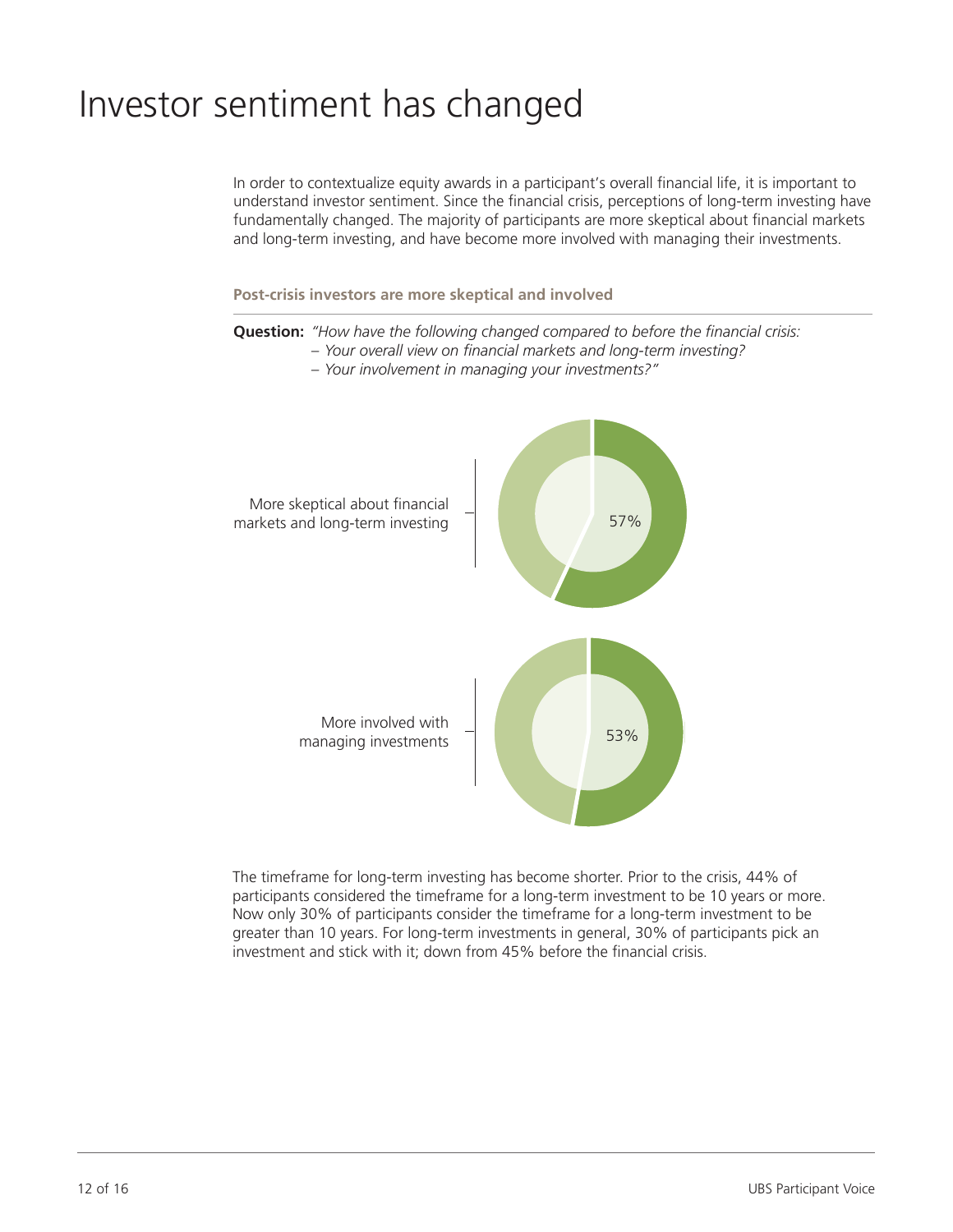# Retirement as a critical juncture

As participants approach retirement they become more engaged, seeing their equity as an important component of their future retirement security. 33% of those nearing retirement say they've become more engaged with their company stock, while 10% say they've become less engaged.

**Participants close to retirement become more engaged with their equity awards**



**Question:** *"Please think about the most recent time you had company stock holdings that vested or you had stock options that were 'in the money.' Which of the following did you do?"*

Among participants nearing retirement, those who expect to use equity awards for "must haves" in retirement value their equity awards much more than participants who expect to use it for "want to haves" (66 vs. 47).

It is critical that participants understand the impact that retiring has on their equity awards. At retirement, equity awards can oftentimes be accelerated or forfeited. Therefore, it is critical to reach participants about the best ways to manage their equity before they make the decision to retire.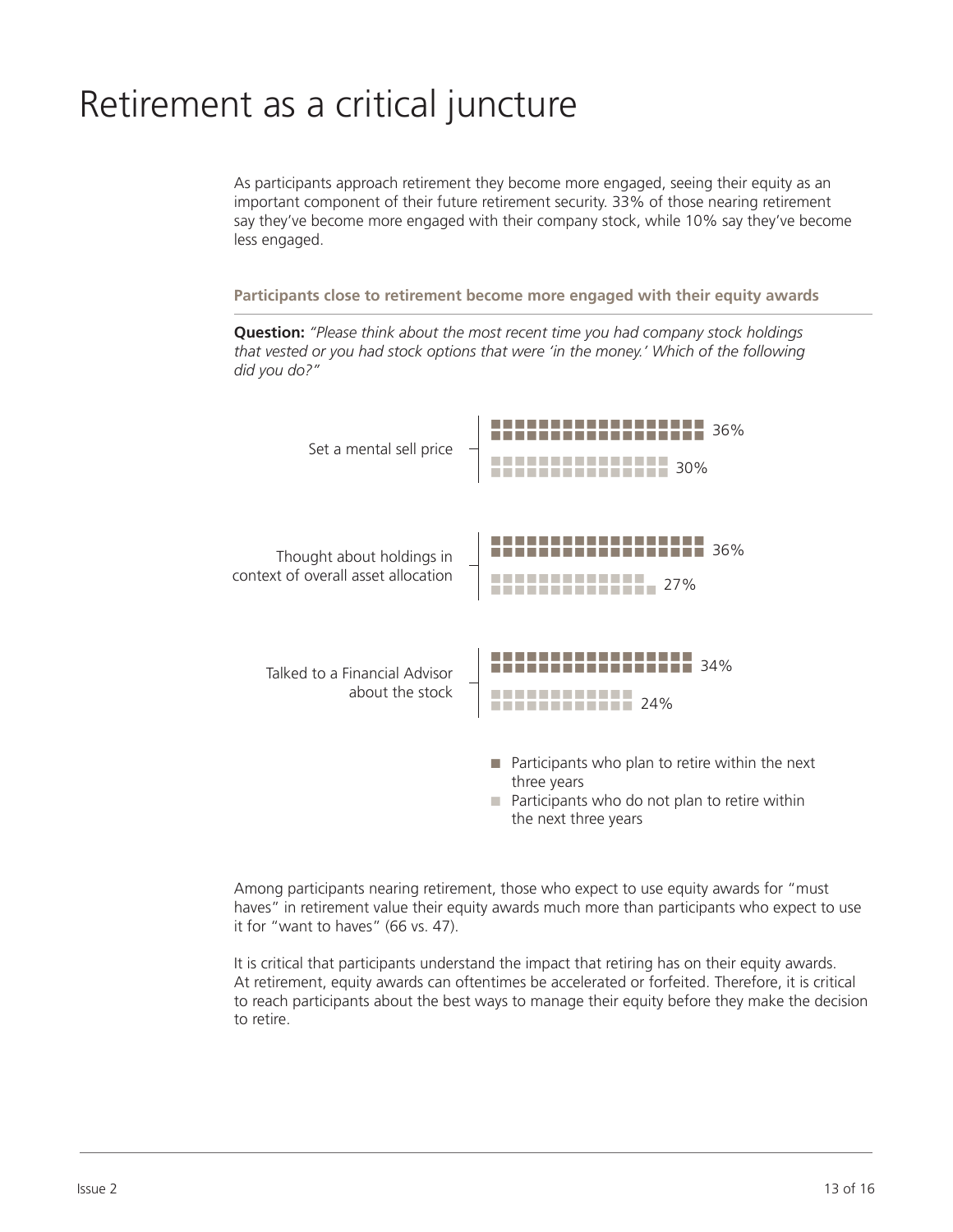# Impact of value perception on financial confidence

While companies obviously benefit when their employees value the equity they receive—it helps attract and retain talent—equity also benefits the participants themselves. Participants who place a high value on their equity awards feel better about their overall financial situations and more confident about achieving their goals. This makes sense, because these participants are thinking about and using their awards directly toward their long-term goals. This pattern holds across wealth levels.

**Participants who place a high value on their equity awards feel better about their overall financial situation**

**Question:** *"How do you feel about your overall financial situation today?" (Percentages show those who answered "excellent" or "very good.")*



**Participants who value their equity awards highly feel more confident about achieving financial objectives**

**Question:** *"How confident are you today that you will be able to achieve your financial objectives for the future?" (Percentages show those who answered "highly confident.")*

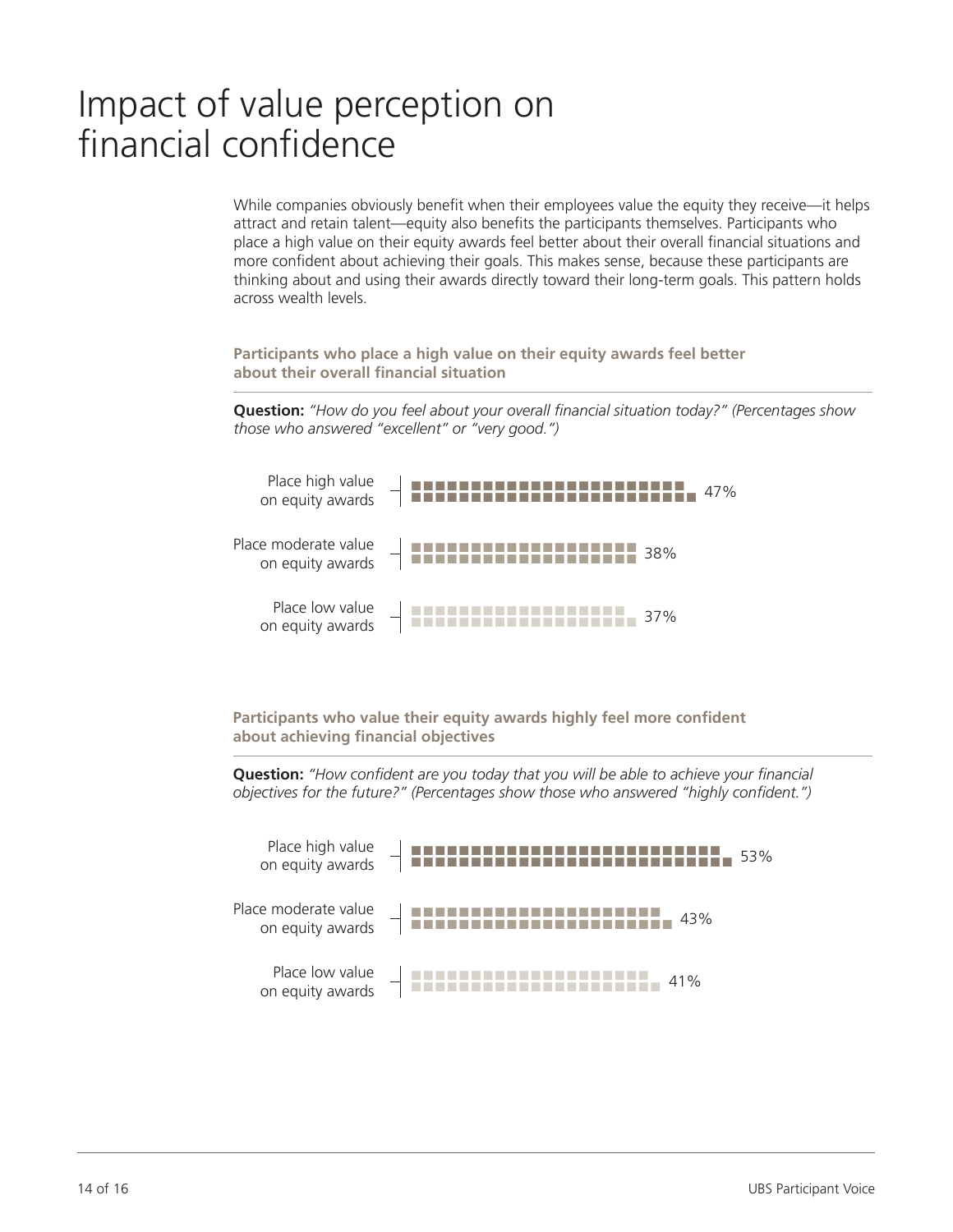## Equity award value perception across industries and geographic regions

Participants from different industries tend to place a different value on their equity awards. For example, technology sector participants have the lowest Equity Award Value Index score at 44. While technology sector participants feel optimistic about the long-term potential of their industry, they are less certain about their own company's long-term prospects, perhaps due to the rapidly changing nature of the technology sector. Additionally, tech employees tend to switch companies more often, undermining a longterm view on equity awards. On the higher side of the spectrum, participants who work in healthcare and finance both have much higher Equity Award Value Index scores of 52.

Equity award value perception also differs for global participants.\* Participants in Europe had a slightly lower Index score than participants in other regions, likely due to higher taxes.



\* Global participants include only employees who work for US-based companies.